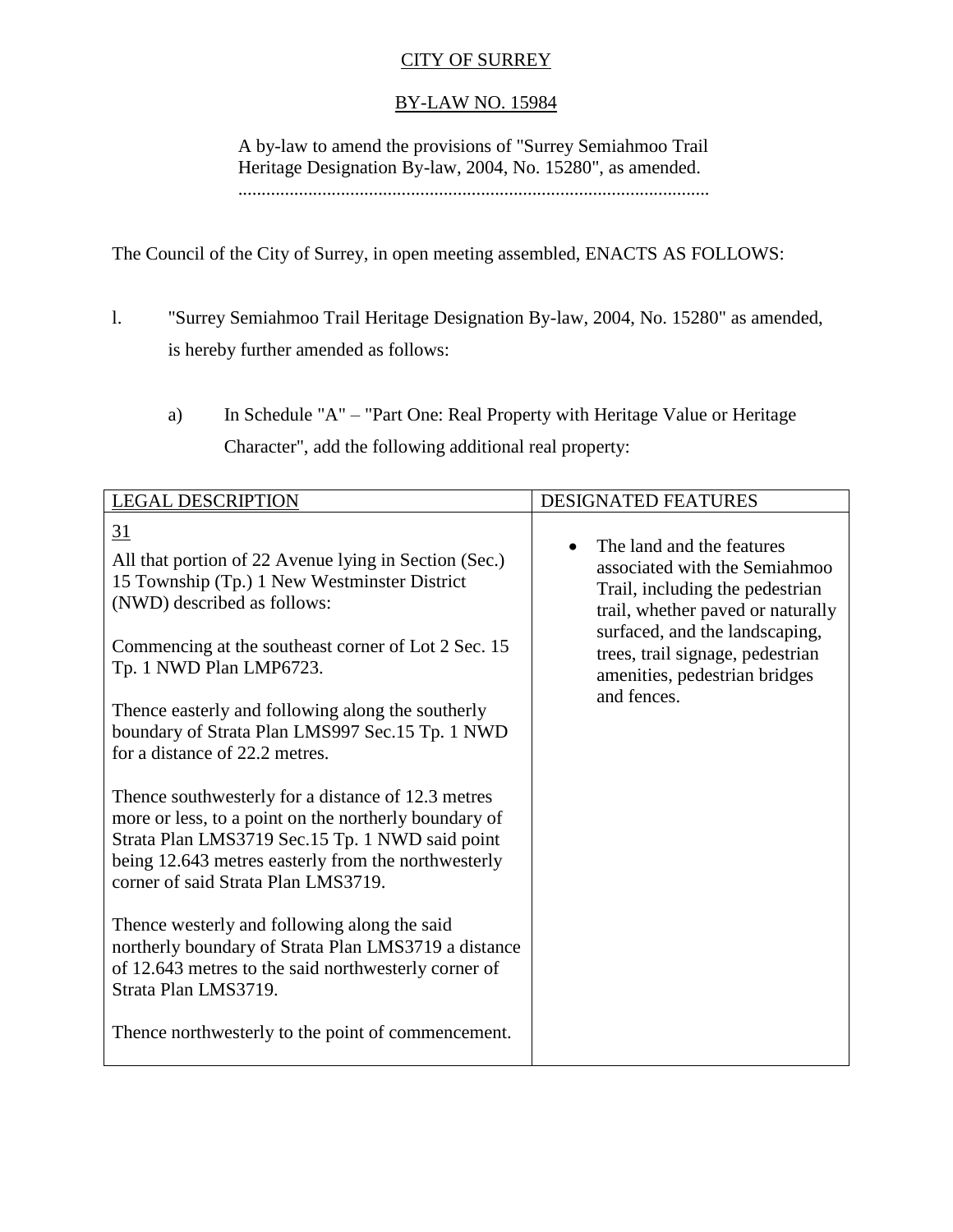| 32<br>All that portion of 22 Avenue lying in Section (Sec.)<br>15 Township (Tp.) 1 New Westminster District<br>(NWD) described as follows:<br>Commencing at the southwest corner of Lot 2 Sec.15                                                          | The land and the features<br>$\bullet$<br>associated with the Semiahmoo<br>Trail, including the pedestrian<br>trail, whether paved or naturally<br>surfaced, and the landscaping,<br>trees, including the Significant |
|-----------------------------------------------------------------------------------------------------------------------------------------------------------------------------------------------------------------------------------------------------------|-----------------------------------------------------------------------------------------------------------------------------------------------------------------------------------------------------------------------|
| Tp. 1 NWD Plan 84492.<br>Thence southeasterly to the northwesterly corner of<br>Lot 3 Sec.15 Tp. 1 NWD Plan LMP30364.                                                                                                                                     | Tree identified in Schedule 'B'<br>of the Tree Preservation<br>By-law, 1996, No. 12880<br>identified as tree #103, trail                                                                                              |
| Thence westerly and following along the northerly<br>boundary of Strata Plan LMS2514 Sec.15 Tp. 1 NWD<br>to the northwesterly corner of said Strata Plan<br>LMS2514.                                                                                      | signage, pedestrian amenities,<br>pedestrian bridges and fences.                                                                                                                                                      |
| Thence westerly and following along the northerly<br>boundary of Lot 5 Sec.15 Tp. 1 NWD Plan LMP26301<br>to the northwesterly corner of said Lot 5.                                                                                                       |                                                                                                                                                                                                                       |
| Thence southwesterly on a line between the said<br>northwesterly corner of Lot 5 Plan LMP26301 and the<br>northeasterly corner of Lot 41 Sec.15 Tp. 1 NWD Plan<br>79714 for a distance of 8.8 metres.                                                     |                                                                                                                                                                                                                       |
| Thence northwesterly to intersection with the northerly<br>production of the easterly boundary of said Lot 41<br>Plan 79714.                                                                                                                              |                                                                                                                                                                                                                       |
| Thence northerly and following along the said<br>northerly production of the easterly boundary of Lot<br>41 Plan 79714 for a distance of 4.7 metres more or<br>less to intersection with the southerly boundary of Lot<br>24 Sec.15 Tp. 1 NWD Plan 69917. |                                                                                                                                                                                                                       |

Thence easterly and following along the said southerly boundary of Lot 24 Plan 69917 for a distance of 110 metres more or less to the point of commencement.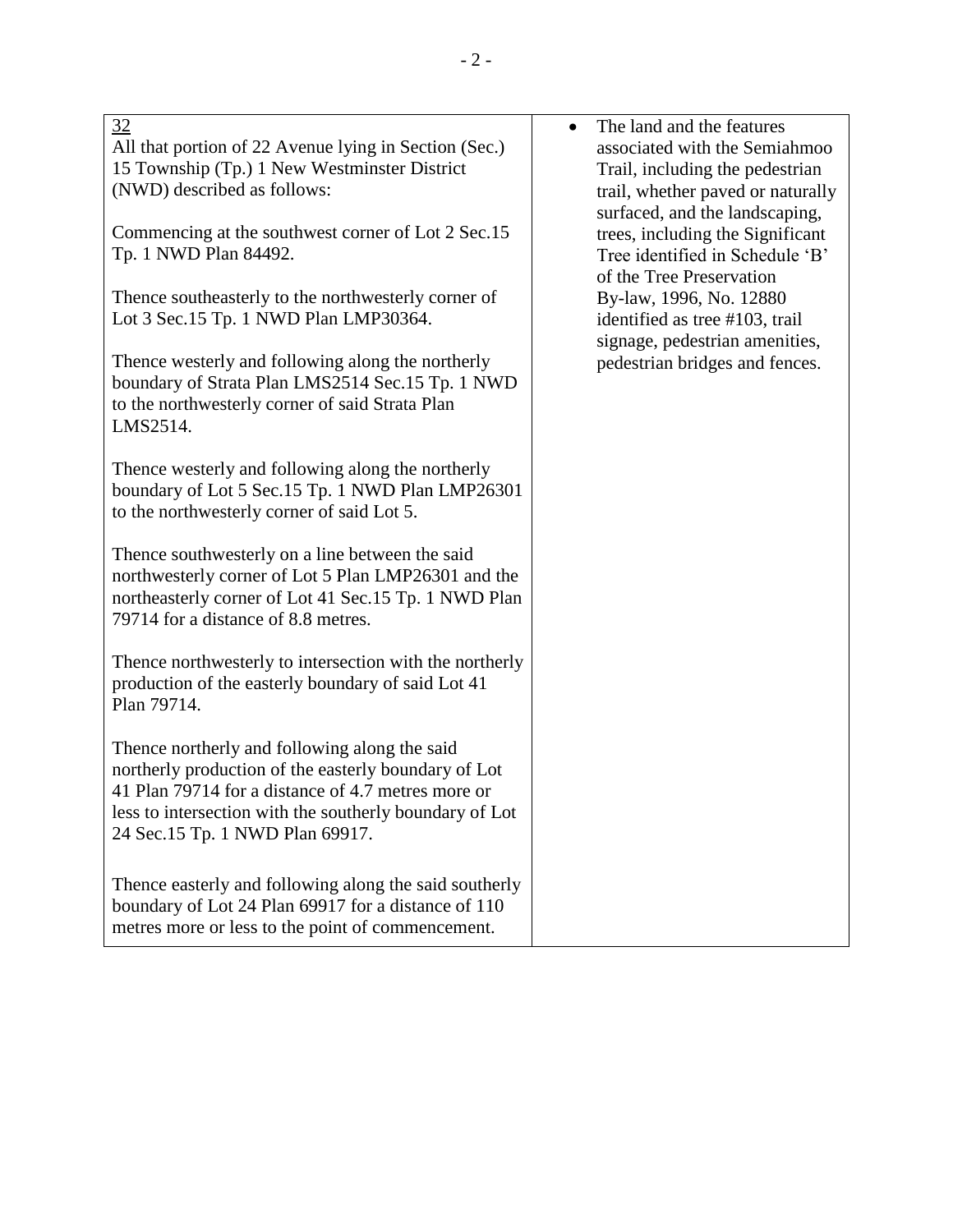- b) Schedule "B" Maps of the Designated Segments of Semiahmoo Trail is amended by replacing Section 6 and Section 7 with the maps attached hereto and forming part of this by-law.
- 2. This By-law shall be cited for all purposes as "Surrey Semiahmoo Trail Heritage Designation By-law, 2004, No. 15280, Amendment By-law, 2006, No. 15984".

PASSED FIRST READING on the 27th day of March, 2006.

PASSED SECOND READING, AS AMENDED on the 3rd day of April, 2006.

PUBLIC HEARING HELD thereon on the 24th day of April, 2006.

PASSED THIRD READING on the 24th day of April, 2006.

RECONSIDERED AND FINALLY ADOPTED, signed by the Mayor and Clerk, and sealed with the Corporate Seal on the 24th day of April, 2006.

MAYOR

CLERK

h:\by-laws\adopted bylaws\2006\15984.doc TM 6/22/10 4:18 PM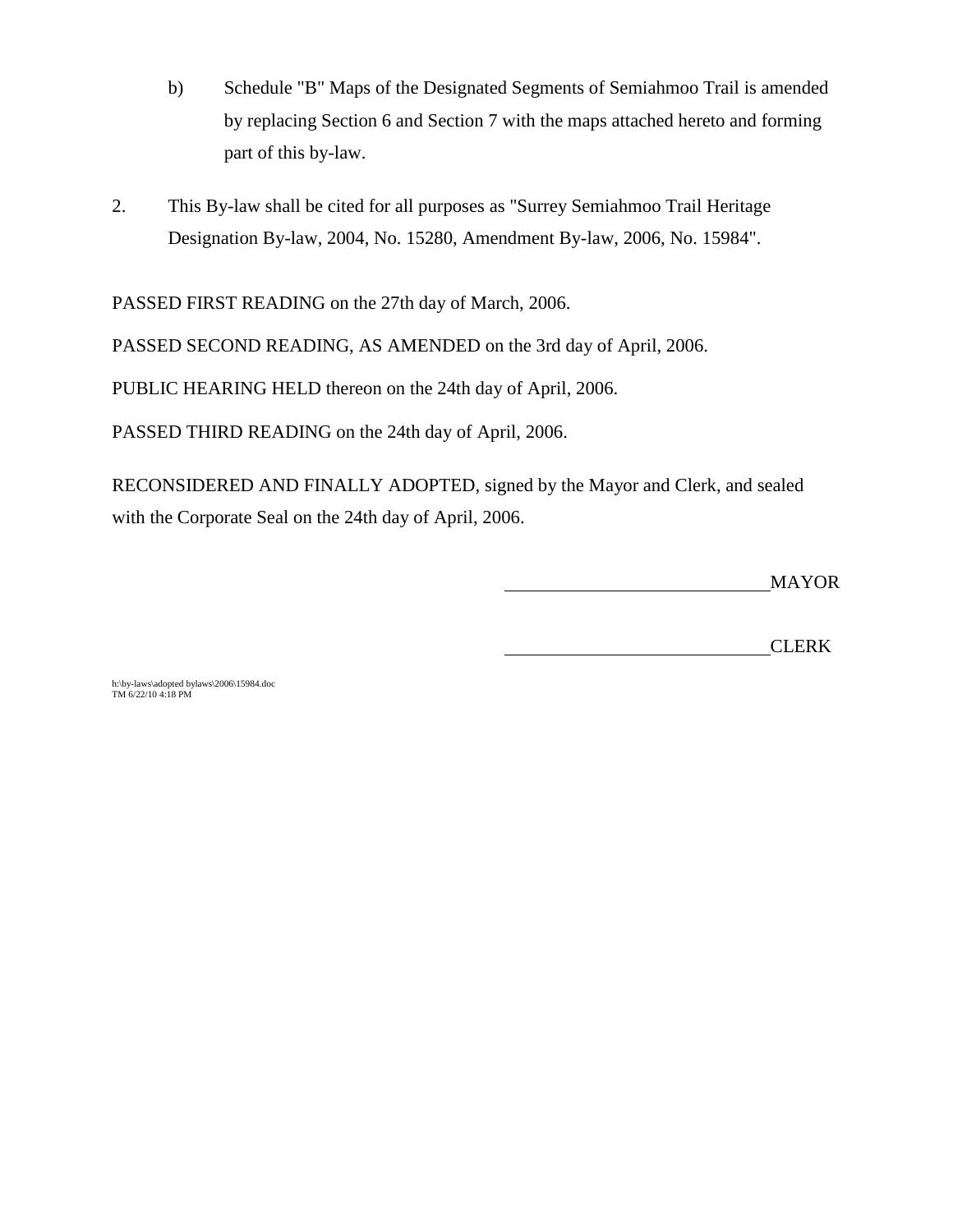**Schedule "B" MAPS OF THE DESIGNATED SEGMENTS OF SEMIAHMOO TRAIL (Section 6: Map 6 of 7 Map)**